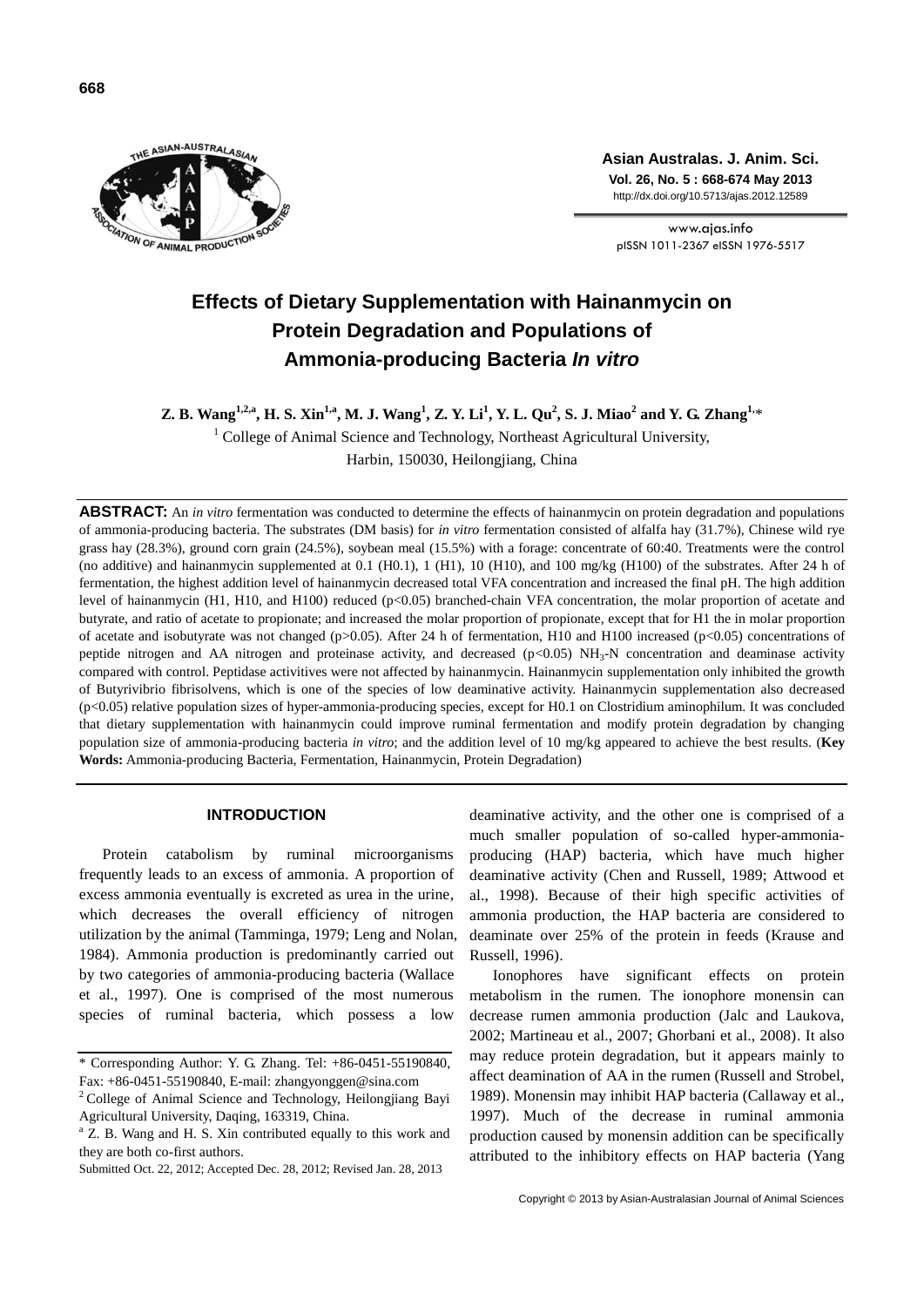and Russell, 1993b; Krause and Russell, 1996; Uwituze et al., 2011).

Hainanmycin is an ionophore from one of the fermentation products of a rare *streptomycete*, *Streptomyces padanus var dangfangeus*, which is isolated from soil samples collected in Hainan province of China. The usage of hainanmycin in animal feed has been permitted by the State Food and Drug Administration (SFDA) of China since 1993. Hainanmycin can reduce ammonia production (Ren et al., 1998). However, there is little information on the effects of dietary supplementation of hainanmycin on protein degradation and populations of ammonia-producing bacteria in the rumen. The objective of the present study was to evaluate the effects of different supplementation levels of hainanmycin on protein degradation and populations of ammonia-producing bacteria in *in vitro* study.

# **MATERIAL AND METHODS**

# **Rumen fermentation** *in vitro*

*In vitro* fermentation was carried out according to the procedure described by Menke et al. (1979). Rumen fluid was obtained from two ruminally-fistulated heifers fed a 60:40 (forage:concentrate) diet (Table 1) which was formulated to meet NRC (2001) nutrient requirements for heifers. All procedures involving animals were conducted under the approval of Northeast Agricultural University Animal Science and Technology College Animal Care and Use Committee. Rumen fluid was strained through two layers of cheesecloth, and mixed in a 1:2 proportion with buffer (Menke et al., 1979). The fermentation process was conducted in 90 ml glasses syringes containing 50 ml of culture fluid with 0.5 g of a substrate ground through a 1 mm screen. The substrate (DM basis) consisted of alfalfa hay (31.7%), Chinese wild rye grass hay (28.3%), ground

**Table 1.** Ingredients and chemical composition of diet

| Composition                              | $\frac{0}{0}$ |  |
|------------------------------------------|---------------|--|
| Ingredient (% of DM)                     |               |  |
| Corn grain, ground                       | 23.80         |  |
| Soybean meal                             | 15.50         |  |
| Alfalfa                                  | 31.70         |  |
| Chinese wild rye grass                   | 28.40         |  |
| Monobasic sodium phosphate               | 0.40          |  |
| Salt                                     | 0.30          |  |
| Vitamin and mineral mixture <sup>1</sup> | 0.40          |  |
| Chemical composition                     |               |  |
| $CP$ (% of DM)                           | 17.50         |  |
| $NDF$ (% of DM)                          | 34.80         |  |
| $ADF$ (% of $DM$ )                       | 22.30         |  |

<sup>1</sup> Contained (per kg): 7 mg of Co; 167 mg of Cu; 33 mg of I; 2,660 mg of Mn; 27 mg of Se; 4,660 mg of Zn; 1,000 kIU of vitamin A; 200 kIU of vitamin D3; 1,330 mg of vitamin E; 33 g of sulfur; and 300 g of MgO.

corn grain (24.5%) and soybean meal (15.5%). The 1, 10, 100, and 1,000 mg of hainanmycin (Shandong Sheng li Co., Ltd.;  $C_{47}H_{80}O_{15}H_2O$ , purity of 99%) were dissolved in 10 L ethanol, respectively, and a total of 0.5 ml was added to the culture fluid (designed as H0.1, H1, H10, and H100, respectively). And 0.5 ml of ethanol (without any additive) was also added to the culture fluid in the control. Each syringe was gassed with carbon dioxide  $(CO<sub>2</sub>)$  before sealing with rubber corks with a gas release valve. Syringes were incubated in a water bath at 39°C. The *in vitro* incubation was done 2 times in triplicate each time under similar conditions.

## **Sample collection**

After 24 h incubation, ruminal pH was measured immediately by Mettler Delta 340 (Mettler Electronics, UK) and subsamples were acidified to pH 2 with sulfuric acid (50% vol/vol; 1:17 wt/wt acid: rumen fluid) and frozen at -20°C for later determination of VFA and ammonia N concentrations. Samples were also taken for determination of peptide nitrogen (N), AA N, proteinase, peptidase, and deaminase, and isolation of DNA or RNA.

#### **Chemical analysis**

Thawed ruminal samples were prepared for analysis by centrifuging at  $30,000$  g for 15 min at  $4^{\circ}$ C and then supernatant was collected. Concentrations of VFA were measured using gas chromatography. The procedure of Broderick and Kang (1980) was used to measure concentrations of ammonia. Peptide N and AA N were determined as described by Winter et al. (1964).

Proteinase, peptidase, and deaminase activities were measured by using mixed ruminal bacteria from fermentation fluid after 24 h incubation, prepared by straining and centrifuging at 200 g for 15 min in order to remove ciliate protozoa. Proteinase activity used <sup>14</sup>Clabelled casein as previously described with whole bacteria (Wallace, 1983), while peptidase (dipeptidyl peptidases and dipeptidases) assays used GlyArg-*p*-nitroanilide (pNA), GlyPro-pNA, Ala<sub>2</sub>-pNA, LeuN-pNA, and Pro-pNA and sonicated bacteria by measuring peptide breakdown by reverse-phase high-performance liquid chromatography (Wallace and McKain, 1989). Deaminase activity was measured by using casein acid hydrolysate as the substrate (Newbold et al., 1990).

Procedures for DNA extraction, PCR reactions, and calculation of relative population sizes (RPS) based on 16S rRNA gene copy number have been described by Stevenson and Weimer (2007). PCR primers for the following taxa have been described previously (Stevenson and Weimer, 2007): *Butyrivibrio fibrisolven*, *Prevotella ruminicola*, *Megasphaera elsdenii*, *Selenomonas ruminantium*, and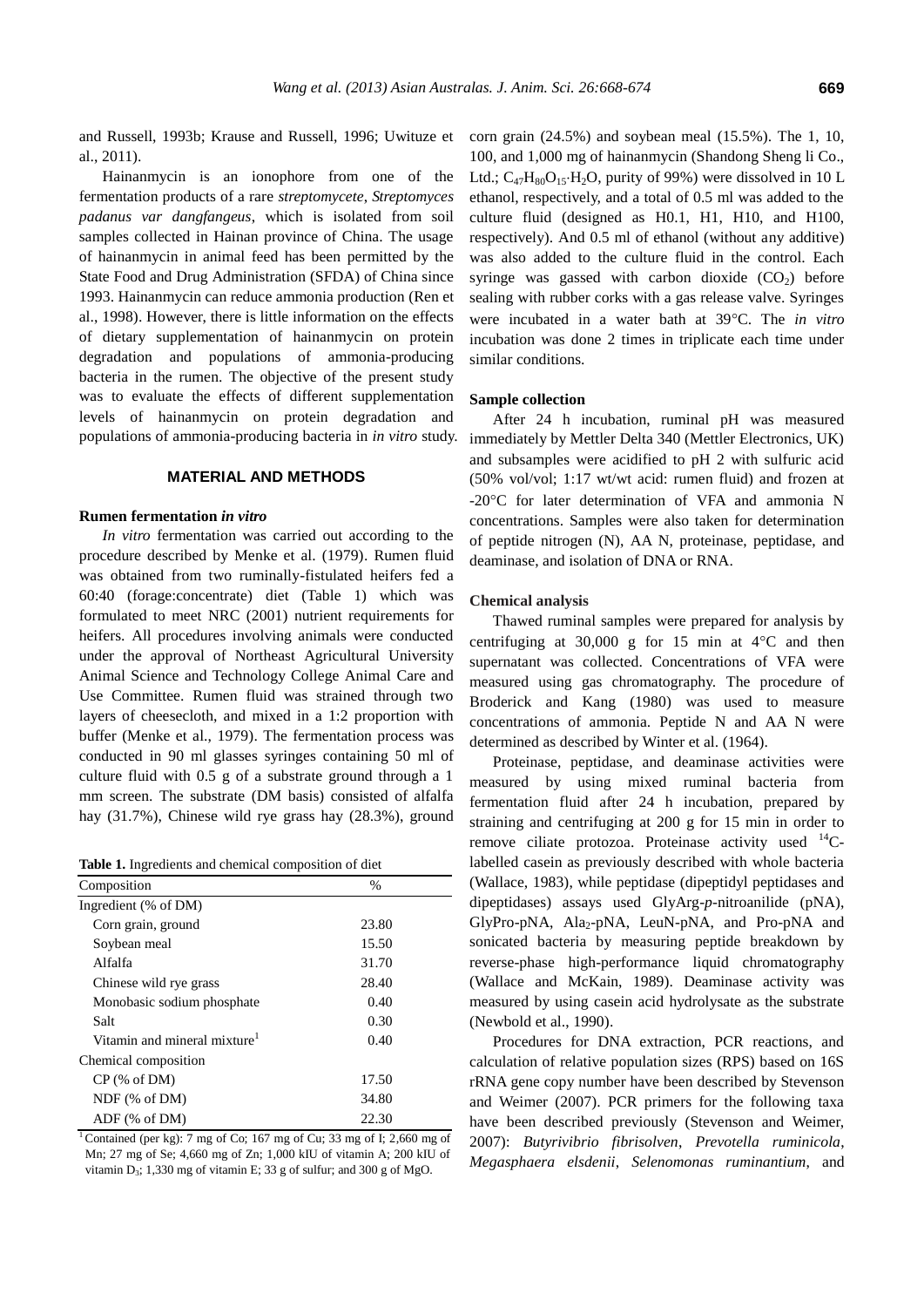*Streptococcus bovis.* The RPS of these species are expressed as percentages of the 16S rRNA gene copy number of the total bacterial domain.

The rRNA was extracted from cells in rumen samples by bead beating with a Mini-bead beater (Biospec Products, Bartlesville, Okla) as described by Stahl et al. (1988). Hybridization process and the probe sequences used for hyper-ammonia-producing (HAP) bacteria (*Clostridium aminophilum*, *Peptostreptococcus anaerobius*, and *Clostridium Sticklandii*) have been described previously (Krause and Russell, 1996). The relative amount of 16S rRNA was determined with a universal probe (5'- CCTGTGTCGGTT-3'), and the amounts of *C. aminophilum*, *P. anaerobius*, and *C. sticklandii* 16S rRNAs were estimated from hybridization intensity standard curves.

#### **Statistical analyses**

The effects of different levels of dietary supplementation with hainanmycin compared with control were tested using the General Linear Model (GLM) procedure of SAS (version 8.12, SAS Institute, 1989). We had a total ten observations  $(5$  treatment $\times 2$  times) in the present study and the observations were subjected to least squares analysis of variance according to the following models:

$$
Y_{ij} = \mu + \tau_i + S_j + \epsilon_{ij}
$$

Where  $Y_{ii}$  is dependent variable,  $\mu$  is the overall mean,  $\tau_i$  is the effect of treatment (i = 5), S<sub>j</sub> is the random effect of repeated time ( $j = 3$ ), and  $\varepsilon_j$  is the error term.

When the overall *F*-test was significant, differences between means and the control were declared significant at p<0.05 using the Duncan's New Multiple Range Test.

# **RESULTS**

## **Rumen fermentation characteristics** *in vitro*

Dietary supplementation with different levels of hainanmycin had no effect on  $pH$  ( $p<0.05$ ) with the exception of the level of 100 mg/kg (Table 2), which increased pH by  $9.92\%$  ( $p<0.05$ ) when compared with control. Treatment H100 reduced total VFA concentration by 47.16% ( $p<0.05$ ), but other levels of hainanmycin had no effect on total VFA content. Increasing addition levels of hainanmycin (higher than 1 mg/kg) significantly decreased acetate molar percentage  $(p<0.05)$  and increased propionate molar percentage  $(p<0.05)$ , which led to the reduced ratio of acetate to propionate. Treatments H10 and H100 had a reduced molar percentage of butyrate  $(p<0.05)$  and there were no difference among treatments on valerate concentration ( $p > 0.05$ ). The molar percentage of isobutyrate and isovalerate and branched-chain VFA decreased as the level of hainanmycin supplementation increased.

#### **N fraction concentrations of protein degradation** *in vitro*

Peptide N concentration was increased  $(p<0.05)$  in treatment H10 and H100 compared with the control (Table 3). Increasing the addition level of hainanmycin (higher than 0.1 mg/kg) significantly increased ( $p<0.05$ ) AA N concentration compared with control. When hainanmycin was added at levels of 1, 10, and 100 mg/kg,  $NH<sub>3</sub>-N$ concentration declined by 23.96, 32.05, and 47.39%, respectively.

#### **Proteinase, peptidase, and deaminase activities** *in vitro*

Treatment H10 and H100 increased  $(p<0.05)$  proteinase activity compared with control (Table 3). The Peptidase activities were similar among treatments. Deaminase activity declined  $(p<0.05)$  in H1, H10, and H100 when

**Table 2.** Effects of dietary supplementation with hainanmycin on pH, total VFA, and individual VFA concentrations *in vitro*

| Item                    |                    | Treatment <sup>1</sup> |                   |                      |                   |            |           |
|-------------------------|--------------------|------------------------|-------------------|----------------------|-------------------|------------|-----------|
|                         | Control            | H <sub>0.1</sub>       | H1                | H10                  | H100              | <b>SEM</b> | $Pr>F^3$  |
| pH                      | $6.45^{b}$         | $6.46^{b}$             | $6.41^{b}$        | $6.49^{b}$           | 7.16 <sup>a</sup> | 0.05       | *         |
| Total VFA (Mm)          | $139.53^a$         | 138.37 <sup>a</sup>    | $143.53^{\rm a}$  | $135.96^{\rm a}$     | $73.72^b$         | 4.56       | *         |
| $VFA$ (mol/100 mol)     |                    |                        |                   |                      |                   |            |           |
| Acetate                 | $64.88^{a}$        | $64.35^{\rm a}$        | $57.10^a$         | $48.66^{b}$          | $46.41^{b}$       | 2.27       | $\ast$    |
| Propionate              | $19.31^{\circ}$    | $20.33^{\circ}$        | $30.23^{b}$       | $40.94^{\text{a}}$   | $45.43^{\circ}$   | 2.49       | $\ast$    |
| <b>Butyrate</b>         | $10.23^{\text{a}}$ | $9.75^{\text{a}}$      | $8.85^{ab}$       | $6.66^{bc}$          | $4.62^{\circ}$    | 0.75       | *         |
| Valerate                | 2.60               | 2.56                   | 2.65              | 2.55                 | 2.62              | 0.19       | <b>NS</b> |
| Isobutyrate             | $0.59^{a}$         | $0.58^{\rm a}$         | $0.40^{ab}$       | $0.27$ <sup>bc</sup> | 0.19 <sup>c</sup> | 0.05       | *         |
| Isovalerate             | $2.39^{a}$         | $2.43^{\rm a}$         | $0.77^{\rm b}$    | $0.62^{\rm b}$       | $0.53^{\rm b}$    | 0.35       | *         |
| BCVFA <sup>2</sup> (Mm) | 4.17 <sup>a</sup>  | 4.17 <sup>a</sup>      | $1.62^{\rm b}$    | $1.31^{b}$           | $0.55^{\rm b}$    | 0.57       | $\ast$    |
| Acetate/propionate      | 3.41 <sup>a</sup>  | $3.19^{a}$             | 1.90 <sup>b</sup> | $1.19^{b}$           | $1.02^b$          | 0.23       | *         |

 $1\overline{H}$  H0.1 = 0.1 mg/kg of hainanmycin; H1 = 1 mg/kg of hainanmycin; H10 = 10 mg/kg of hainanmycin; H100 = 100 mg/kg of hainanmycin.

<sup>2</sup> Branched-chain VFA; includes isobutyrate and isovalerate. <sup>3</sup> Pr>F = Probability level.

 $a, b, c$  Within a row, means with the superscript differ from each other.

 $*$  p<0.05; NS = Not significant; SEM = Standard error of the mean.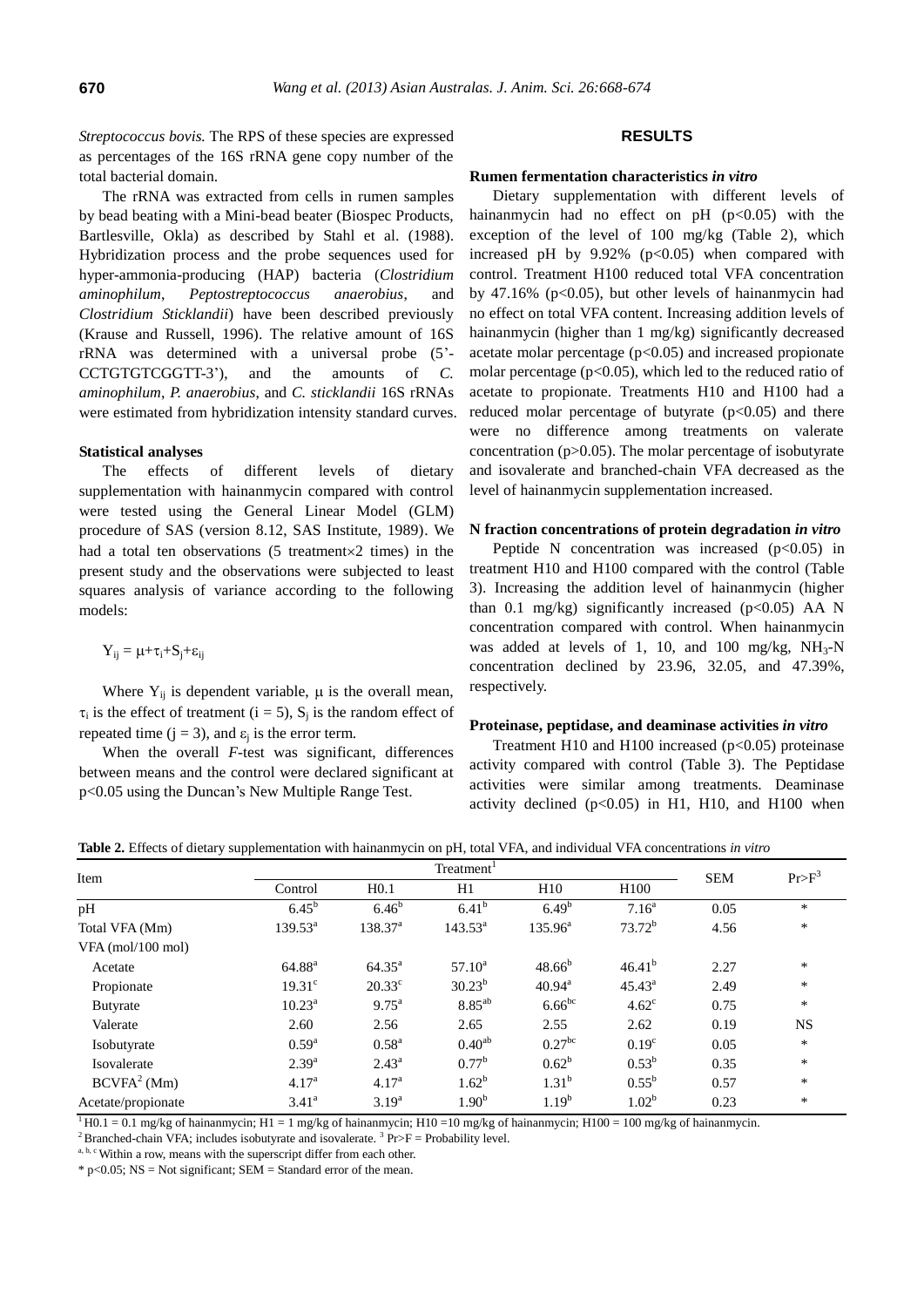| Item                             | Treatment <sup>1</sup> |                  |                    |                    |                    |            | Pr>F      |
|----------------------------------|------------------------|------------------|--------------------|--------------------|--------------------|------------|-----------|
|                                  | Control                | H <sub>0.1</sub> | H1                 | H10                | H100               | <b>SEM</b> |           |
| Peptide $N$ (mg/dl)              | $8.22^{\circ}$         | $8.03^{\circ}$   | $9.14^{bc}$        | $12.19^{ab}$       | $13.67^{\circ}$    | 1.03       | *         |
| Amino acid $N$ (mg/dl)           | 7.07 <sup>c</sup>      | $7.99^{bc}$      | $11.32^{ab}$       | 13.08 <sup>a</sup> | 14.99 <sup>a</sup> | 1.08       | *         |
| $NH_3-N$ (mg/dl)                 | $22.62^{\rm a}$        | $22.26^{\rm a}$  | 17.20 <sup>b</sup> | $15.37^{bc}$       | 11.90 <sup>c</sup> | 1.21       | *         |
| Proteinase activity <sup>2</sup> | $0.57^{\rm b}$         | $0.58^{b}$       | $0.66^{\rm b}$     | $0.78^{\rm a}$     | $0.74^{\rm a}$     | 0.04       | *         |
| Peptidase activity <sup>3</sup>  |                        |                  |                    |                    |                    |            |           |
| GlyArg-pNA                       | 1.42                   | 1.41             | 1.34               | 1.38               | 1.48               | 0.05       | <b>NS</b> |
| GlyPro-pNA                       | 2.38                   | 2.44             | 2.26               | 2.27               | 2.34               | 0.06       | <b>NS</b> |
| $Ala2-pNA$                       | 4.78                   | 4.92             | 2.23               | 2.27               | 2.29               | 0.09       | <b>NS</b> |
| Leu-pNA                          | 0.24                   | 0.19             | 0.21               | 0.23               | 0.27               | 0.03       | <b>NS</b> |
| Pro-pNA                          | 0.89                   | 0.88             | 0.95               | 0.93               | 0.93               | 0.04       | <b>NS</b> |
| Deaminase activity <sup>4</sup>  | 406 <sup>a</sup>       | 390 <sup>a</sup> | 352 <sup>b</sup>   | $177^{\circ}$      | $164^\circ$        | 11.24      | *         |

Table 3. Effects of dietary supplementation with hainanmycin on N fraction concentrations, proteinase, peptidase, and deaminase activities *in vitro*

 $1\,\text{H}0.1 = 0.1$  mg/kg of hainanmycin; H1 = 1 mg/kg of hainanmycin; H10 = 10 mg/kg of hainanmycin; H100 = 100 mg/kg of hainanmycin.

<sup>2</sup> mg of <sup>14</sup>C-casein hydrolyzed h<sup>-1</sup> mg of protein<sup>-1</sup>. <sup>3</sup> nmol min<sup>-1</sup> mg of protein<sup>-1</sup>. <sup>4</sup> nmol of ammonia produced h<sup>-1</sup> mg of protein<sup>-1</sup>.

a, b, c Means within a row with the superscript differ from each other.  $Pr > F =$  Probability level.

 $*$  p<0.05; NS = Not significant; SEM = Standard error of the mean.

compared with control.

# **Relative population sizes (RPS) of ammonia-producing bacteria** *in vitro*

Treatment H10 and H100 reduced  $(p<0.05)$  RPS of *Butyrivibrio fibrisolvens* and increased (p<0.05) RPS of *Prevotella ruminicola* compared with control (Table 4). Different levels of hainanmycin had no effect on RPS of *Megasphaera elsdenii*, *Selenomonas ruminantium*, and *Streptococcus bovis* (not detected). In addition, hainanmycin supplementation decreased (p<0.05) RPS of *C*. *aminophilum*, *P. anaerobius* and *C. sticklandii*, except for H0.1 on *C. aminophilum* compared with control (Table 5).

#### **DISCUSSION**

# **Effects of dietary supplementation with hainanmycin on ruminal fermentation**

Hainanmycin supplemented at 100 mg/kg increased pH to 7.16, which indicated the fermentation of substrate was inhibited. Volatile fatty acids are the end products of rumen microbial fermentation and represent the main supply of metabolizable energy for ruminants (Van Soest, 1994). Therefore, a reduction in their production would be nutritionally unfavorable for the animal. In our study, hainanmycin added at 100 mg/kg decreased total VFA concentration. Compared with the control, total VFA concentration and pH were not changed by other levels (H0.1, H1, and H10) of hainanmycin supplementation. Similar to the results in the present trial with hainanmycin, Ren et al. (1998) reported the supplementation of 2.0 mg/kg of hainanmycin (estimated ruminal concentration) had no effect on total VFA concentration compared with control.

Changes in molar percentages of acetate, propionate and their ratio in the present study were in agreement with the observations of Ren et al. (1998), who reported that dietary addition of hainanmycin increased  $(p<0.05)$  the molar proportions of propionate from 21.8% to 26.3% and decreased ( $p<0.05$ ) that of acetate from 72.8% to 68.8% and the ratio of acetate to propionate. Lower ratio of acetate and propionate reflects a shift in ruminal fermentation that is more efficient for beef production systems (Wolin and Miller, 1988; Brockman, 1993). The proportions of individual VFA were not affected by supplementation of

**Table 4.** Effects of dietary supplementation with hainanmycin on the relative ruminal population sizes (RPS) of four ammonia-producing bacteria *in vitro*<sup>1</sup>

| Item                      | Treatment $^\circ$ |                  |                 |             |                  | <b>SEM</b> | $Pr>E^3$ |
|---------------------------|--------------------|------------------|-----------------|-------------|------------------|------------|----------|
|                           | Control            | H <sub>0.1</sub> | H1              | H10         | H <sub>100</sub> |            |          |
| Butyrivibrio fibrisolvens | $0.024^{\rm a}$    | $0.025^{\rm a}$  | $0.023^{\rm a}$ | $0.012^{b}$ | $0.012^{b}$      | 0.002      | *        |
| Prevotella ruminicola     | 0.69 <sup>c</sup>  | $1.13^{bc}$      | $.20^{bc}$      | $2.56^{ab}$ | $2.89^{a}$       | 0.41       | *        |
| Megasphaera elsdenii      | 0.31               | 0.34             | 0.31            | 0.28        | 0.32             | 0.04       | NS       |
| Selenomonas ruminantium   | 0.52               | 0.54             | 0.51            | 0.59        | 0.60             | 0.05       | NS       |

<sup>1</sup>RPS are expressed as percentages (%) of the 16S rRNA gene copy number of the total bacterial domain.

 $^{2}$ H0.1 = 0.1 mg/kg of hainanmycin; H1 = 1 mg/kg of hainanmycin; H10 = 10 mg/kg of hainanmycin; H100 = 100 mg/kg of hainanmycin.

 $3$  Pr>F = Probability level.

a, b, c Means within a row with the superscript differ from each other.

 $*$  p<0.05; NS = Not significant; SEM = Standard error of the mean.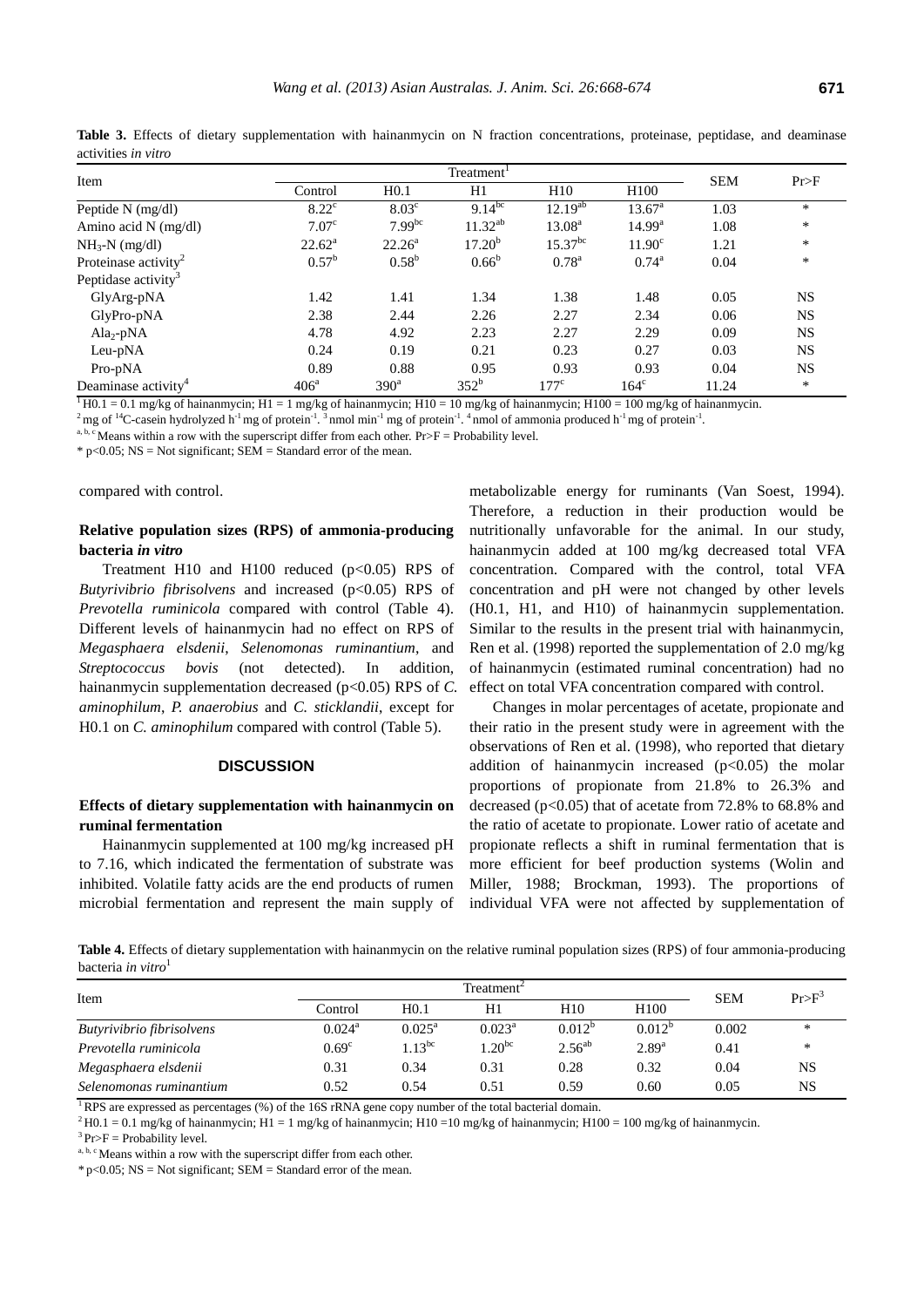| Item                          |                          | Treatment <sup>2</sup> |                   |                   |                   |            | $Pr>F^3$ |
|-------------------------------|--------------------------|------------------------|-------------------|-------------------|-------------------|------------|----------|
|                               | Control                  | H <sub>0.1</sub>       |                   | H10               | H <sub>100</sub>  | <b>SEM</b> |          |
| Clostridium aminophilum       | $1.01^{\rm a}$           | 1.04 <sup>a</sup>      | $0.77^{\circ}$    | 0.08 <sup>c</sup> | 0.09 <sup>c</sup> | 0.03       | $\ast$   |
| Peptostreptococcus anaerobius | 1.08 <sup>a</sup>        | $0.40^{b}$             | $0.15^{\circ}$    | 0.06 <sup>c</sup> | 0.06 <sup>c</sup> | 0.04       | ∗        |
| Clostridium sticklandii       | $\ldots$ 17 <sup>a</sup> | $0.33^{b}$             | 0.16 <sup>c</sup> | 0.08 <sup>c</sup> | 0.06 <sup>c</sup> | 0.35       | ∗        |

Table 5. Effects of dietary supplementation with hainanmycin on the relative ruminal population sizes (RPS) of hyper-ammoniaproducing (HAP) bacteria *in vitro*<sup>1</sup>

<sup>1</sup>RPS are expressed as percentages (%) of the 16S rRNA gene copy number of the total bacterial domain.

 $^{2}$  H0.1 = 0.1 mg/kg of hainanmycin; H1 = 1 mg/kg of hainanmycin; H10 = 10 mg/kg of hainanmycin; H100 = 100 mg/kg of hainanmycin.

 $3$  Pr>F = Probability level.

a, b, c Means within a row with the superscript differ from each other.

 $*$  p<0.05; NS = Not significant; SEM = Standard error of the mean.

hainamycin at 0.1 mg/kg compared with control. Treatment H10 and H100 decreased molar percentage of butyrate. The bacterium *Butyrivibrio fibrisolvens* is considered as a major producer of butyrate in the rumen (Miller and Jenesel, 1979). The decrease in molar percentage of butyrate in the present experiment might result from the reduction of this species.

The branched-chain VFA (BCVFA) is derived from amino acid catabolism in the rumen (Mackie and White, 1990). The observed reduction in BCVFA (isobutyrate and isovalerate) concentration in H1, H10, and H100 implied that hainanmycin supplemented at 1.0, 10, and 100 mg/kg inhibited amino acid deamination.

# **Effects of dietary supplementation with hainanmycin on ruminal protein degradation**

Treatment H10 and H100 increased peptide N concentration by 33.66% and 46.44%, respectively, which suggested that proteolysis was stimulated or peptidolysis was inhibited when hainanmycin was added at 10 and 100 mg/kg. Addition of hainanmycin at 1, 10, and 100 mg/kg resulted in higher AA N concentration and lower  $NH<sub>3</sub>-N$ concentration. The accumulation of AA N and the decrease in  $NH<sub>3</sub>-N$  implied that amino acid deamination could be inhibited. The inhibition of amino acid deamination has practical implications because it may increase ruminal escape of dietary protein and improve the efficiency of N use in the rumen (Van Nevel and Demeyer, 1988).

H10 and H100 increased proteinase activity. Similarly, steers fed monensin and tylosin (a kind of ionophore) tended (p<0.08) to have greater *in vitro* protease activity than steers in the control. In contrast, monensin decreased protein disappearance *in vitro*, which indicated that proteinase activity was inhibited (Van Nevel and Demeyer, 1977; Whetstone et al., 1981). All levels of hainanmycin addition had no effect on peptidase activities, which indicated that hainanmycin supplementation failed to affect degradation of peptides to amino acids. The increase in proteinase activity and the lack of affect of hainanmycin supplementation on peptidase activity were consistent with the result of an increase in the peptide N concentration.

Different addition levels of hainanmycin decreased deaminase activity with the exception of the level of 0.1 mg/kg, which corresponded with the increase in AA N concentration and the decrease in  $NH<sub>3</sub>-N$ .

# **Effects of dietary supplementation with hainanmycin on populations of ammonia-producing bacteria**

Ionophore sensitivity is closely correlated with cell wall structure. Gram-negative bacteria have an outer membrane that keeps monensin from reaching the cell membrane, but gram-positive bacteria are lacking in this defense mechanism and are generally more sensitive (Russell and Strobel, 1989). Treatment H10 and H100 reduced relative population sizes (RPS) of *B. fibrisolvens* during incubation, which may result from the fact that *B. fibrisolvens* as grampositive bacteria is sensitive to ionophores. The RPS of *P. ruminicola* was increased in H10 and H100, which was similar to the results of Weimer et al. (2008) who observed that dietary supplementation of monensin increased relative ruminal population sizes of *P. ruminicola* during rumen fermentation of lactating dairy cows. *P. ruminicola* is also the predominant species of proteolytic bacterium in the rumen (van Gylswyk, 1990). Increases in proteinase activity and peptide N concentration may originate from the increasing RPS of *P. ruminicola*. The different addition levels of hainanmycin had no effect on the number of *M. Elsdenii* and *S. ruminantium.* These two bacteria are gramnegative bacteria, thus the ionophore hainanmycin failed to affect them. In contrast, RPS of *C. aminophilum*, *P. anaerobius*, and *C. sticklandii* decreased remarkably as the inclusion level of hainanmycin supplementation increased, which agreed with the former result of lower ammonia concentration. Similarly, Yang and Russell (1993a; b) demonstrated that the decrease in ruminal ammonia caused by monensin supplementation was associated with a tenfold decrease in hyper-ammonia-producing (HAP) bacteria. Chen and Russell (1989) reported that monensin reduced  $NH<sub>3</sub>-N$  concentration through the inhibition of the HAP bacteria responsible for the production of most of the ammonia. Hainanmycin decreased RPS of *C. aminophilum*, except for the lowest addition level in the present study,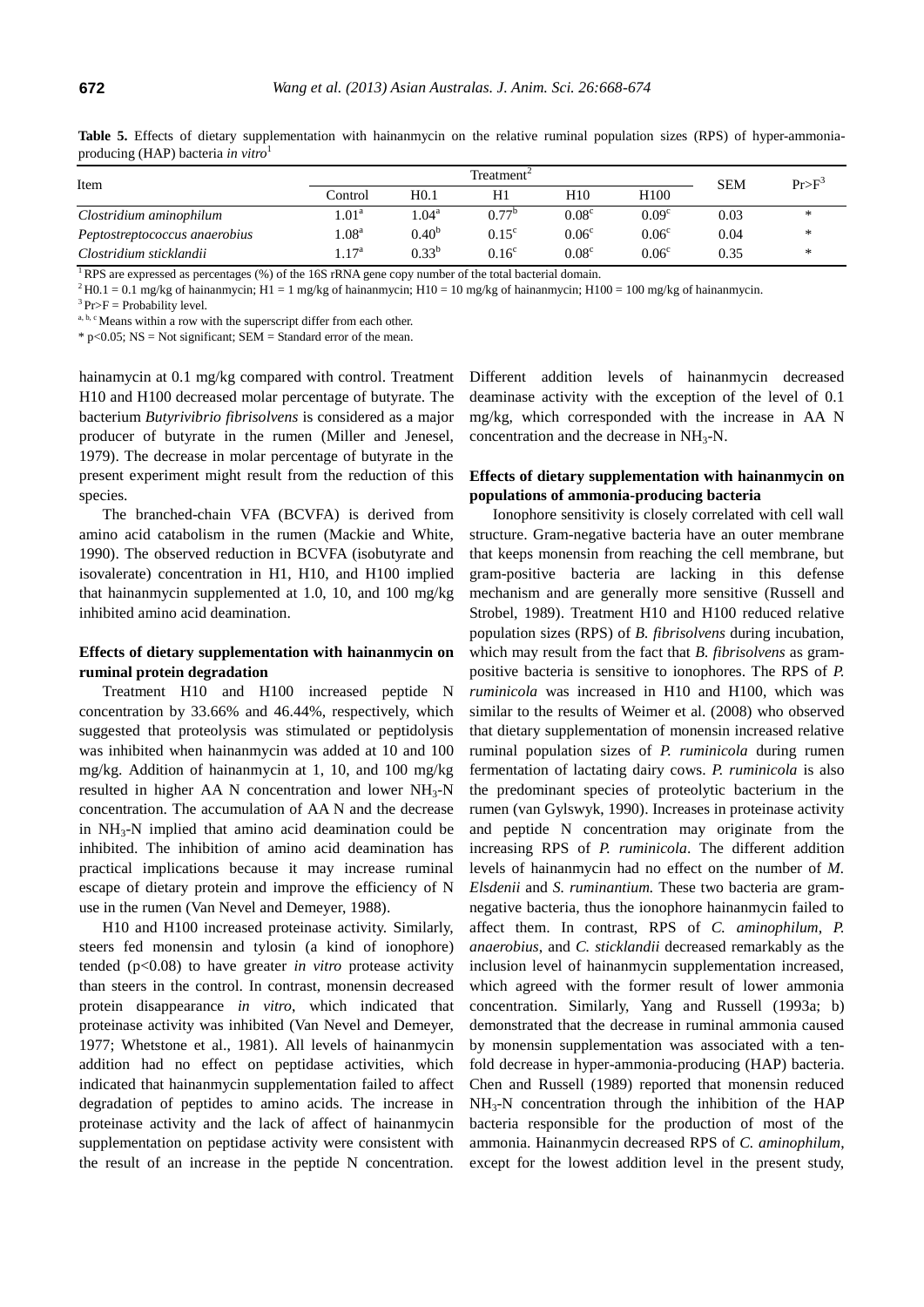which suggested *C. aminophilum* was sensitive to hainanmycin *in vitro*. Krause and Russell (1996) also found that *C. aminophilum* was sensitive to monensin in a batch culture system, but *C. aminophilum* could survive in the rumen or continuous culture system after monensin was added to the diet. Callaway et al. (1999) also reported that *C. aminophilum* was highly sensitive to monensin upon first exposure, but was able to increase their resistance significantly to monensin following repeated exposures. These two studies suggest that there exists potential adaptation of *C. aminophilum* to monensin during longterm fermentation or *in vivo*. The *C. aminophilum* may also have the potential to adapt to hainanmycin since hainanmycin has property similar to monensin. Therefore, further studies are required to define effects of hainanmycin on *C. aminophilum* in continuous culture or *in vivo*. The high addition level (10 and 100 mg/kg) of hainanmycin almost eliminated *P. anaerobius* and *C. sticklandii*. Similarly, Callaway et al. (1997) found that RPS of *P. anaerobius* or *C. sticklandii* declined to undetectable amounts when animals were fed monensin. Krause and Russell (1996) also obtained similar results.

# **CONCLUSIONS**

Dietary supplementation with hainanmycin could improve ruminal fermentation and modify protein degradation by changing the population size of ammoniaproducing bacteria. Taking ruminal fermentation, protein degradation, and populations of ammonia-producing bacteria into consideration, the optimal addition level is 10 mg/kg of hainanmycin *in vitro*.

# **ACKNOWLEDGEMENTS**

The authors are grateful to Industry Technology System of Modern Agriculture (Dairy Cattle) and Technology Project from Education Department of Heilongjiang Province (12511036) for providing financial support for this project.

# **REFERENCES**

- Brockman, R. P. 1993. Glucose and short-chain fatty acid metabolism. In: Quantitative Aspects of Ruminant Digestion and Metabolism (Ed. J. M. Forbes and J. France). CAB International, London, UK. pp. 249-265.
- Broderick, G. A. and J. H. Kang. 1980. Automated simultaneous determination of ammonia and total amino acids in ruminal fluid and *in vitro* media. J. Dairy Sci. 63:64-75.
- Callaway, T. R., K. A. Adams and J. B. Russell. 1999. The ability of "low G+C gram-positive" ruminal bacteria to resist monensin and counteract potassium depletion. Curr. Microbiol. 39:226-230.
- Callaway, T. R., A. M. Carneiro De Melo and J. B. Russell. 1997. The effect of nisin and monensin on ruminal fermentations *in vitro*. Curr. Microbiol. 35:90-96.
- Chen, G. and J. B. Russell. 1989. More monensin-sensitive, ammonia-producing bacteria from the rumen. Appl. Environ. Microbiol. 55:1052-1057.
- Ghorbani, B., T. Ghoorchi, H. Amanlou and S. Zerehdaran. 2008. Effects of monensin and increasing crude protein in early lactation on performance of dairy cows. Pak. J. Biol. Sci. 11:1669-1675.
- Jalc, D. and A. Laukova. 2002. Effect of nisin and monensin on rumen fermentation in the artificial rumen. Berl. Munch. Tierarztl. Wochenschr. 115:6-10.
- Krause, D. O. and J. B. Russell. 1996. An rRNA approach for assessing the role of obligate amino acid-fermenting bacteria in ruminal amino acid deamination. Appl. Environ. Microbiol. 62:815-821.
- Leng, R. A. and J. V. Nolan. 1984. Nitrogen metabolism in the rumen. J. Dairy Sci. 67:1072-1089.
- Mackie, R. I. and B. A. White. 1990. Recent advances in rumen microbial ecology and metabolism: potential impact on nutrient output. J. Dairy Sci. 73:2971-2995.
- Martineau, R., C. Benchaar, H. V. Petit, H. Lapierre, D. R. Ouellet, D. Pellerin and R. Berthiaume. 2007. Effects of lasalocid or monensin supplementation on digestion, ruminal fermentation, blood metabolites, and milk production of lactating dairy cows. J. Dairy Sci. 90:5714-5725.
- Menke, K. H., L. Raab, A. Salewski, H. Steingass, D. Fritz and W. Schneider. 1979. The estimation of the digestibility and metabolizable energy content of ruminant feedingstuffs from the gas production when they are incubated with rumen liquor *in vitro*. J. Agric. Sci. 93:217-222.
- Miller, T. L. and S. E. Jenesel. 1979. Enzymology of butyrate formation by *Butyrivibrio fibrisolvens*. J. Bacteriol. 138:99- 104.
- Newbold, C. J., R. J. Wallace and N. McKain. 1990. Effects of the ionophore tetronasin on nitrogen metabolism by ruminal microorganisms *in vitro*. J. Anim. Sci. 68:1103-1109.
- NRC. 2001. Nutrient requirements of dairy cattle. 7th Rev. Ed. National Academy Press, Washington, DC, USA.
- Ren, M. Q., Z. M. Shen, R. Q. Zhao, T. S. Lu and J. Chen. 1998. Effects of novel polyether ionophore hainanmycin on nutrient digestion, metabolism and ruminal characteristics of goats. J. Anim. Feed Sci. 7:21-28.
- Russell, J. B. and H. J. Strobel. 1989. Effect of ionophores on ruminal fermentation. Appl. Environ. Microbiol. 55:1-6.
- Stahl, D. A., B. Flesher, H. R. Mansfield and L. Montgomery. 1988. Use of phylogenetically based hybridization probes for studies of ruminal microbial ecology. Appl. Environ. Microbiol. 54:1079-1084.
- Stevenson, D. M. and P. J. Weimer. 2007. Dominance of Prevotella and low abundance of classical ruminal bacterial species in the bovine rumen revealed by relative quantification real-time PCR. Appl. Microbiol. Biotechnol. 75:165-174.
- Tamminga, S. 1979. Protein degradation in the forestomachs of ruminants. J. Anim. Sci. 49:1615-1630.
- Uwituze, S., G. L. Parsons, K. K. Karges, M. L. Gibson, L. C. Hollis, J. J. Higgins and J. S. Drouillard. 2011. Effects of distillers grains with high sulfur concentration on ruminal